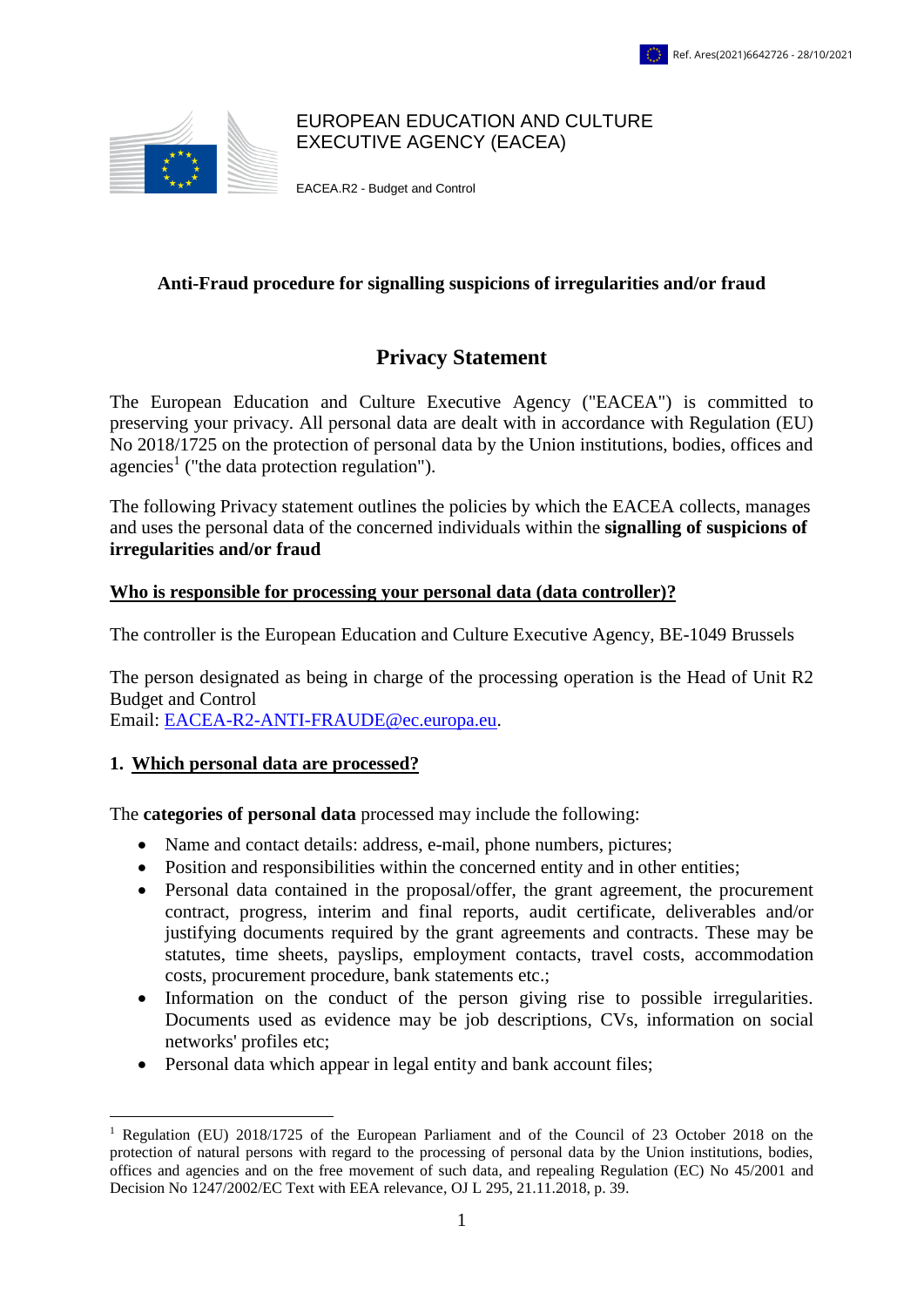- Personal data on other grants/contracts managed by EU Institutions and bodies or Agencies involving the entity or the person concerned;
- Name and contact details: address, e-mail, phone numbers;
- Personal data which appear in legal entity and bank account files (information available in the corporate financial management system used by the Agency);
- CV, job description;
- Information on the conduct of the person giving rise to possible irregularities;
- Appraisal reports and probationary reports if they provide relevant information and evidence of the past and current behaviour under scrutiny.

#### **For which purpose do we process your data?**

The **purpose** of this processing operation is to:

- i) Assess allegations of fraud and analyse information about potential fraud and financial irregularities in order to determine whether there are grounds to transmit the information to the European Anti-Fraud Office (OLAF) in order to safeguard EU financial interest and/or prevent or tackle possible irregularities;
- ii) Answer to requests received from other EU Institutions and bodies (e.g. Commission DGs, EPPO, OLAF) or national authorities (police, antifraud office, financial or judicial authorities etc) for their investigations and controls.

EACEA does **not** have to further process/keep the personal data for public interest, scientific or historical research purposes or statistical purposes. Only data related to organisations (type of organisation, country, programme concerned by fraud are used for statistical purposes (risk assessment).

# **2. Where the data is collected from?**

From the applicants: At the application stage, all data are coming from the applicants participating to call for proposals: they fill in an "*application form*" and download documents related to their entity, their co-beneficiaries and the project they propose to implement;

From the (co)-Beneficiaries: during the implementation stage, all data are coming from the (co)-beneficiaries participating to the implementation of the selected projects: they fill in proforma interim and/or final reports and transmit documents contractually due, related to the project they have implemented (deliverables and audit certificates, justifying documents;

From the contractors that apply to call for tenders: they transmit all documents related to their entities and their offer (terms of references, budget, company's accounts, and possibly references proving their capacity to do it).

From the staff: when they are recruited or at a later stage, in case of change of their status or claim for repayment of costs (mission, medical claim etc).

Furthermore, personal data can be collected from outside sources of information such as articles in newspapers or other information (exchange of emails etc) transmitted to EACEA by denunciators.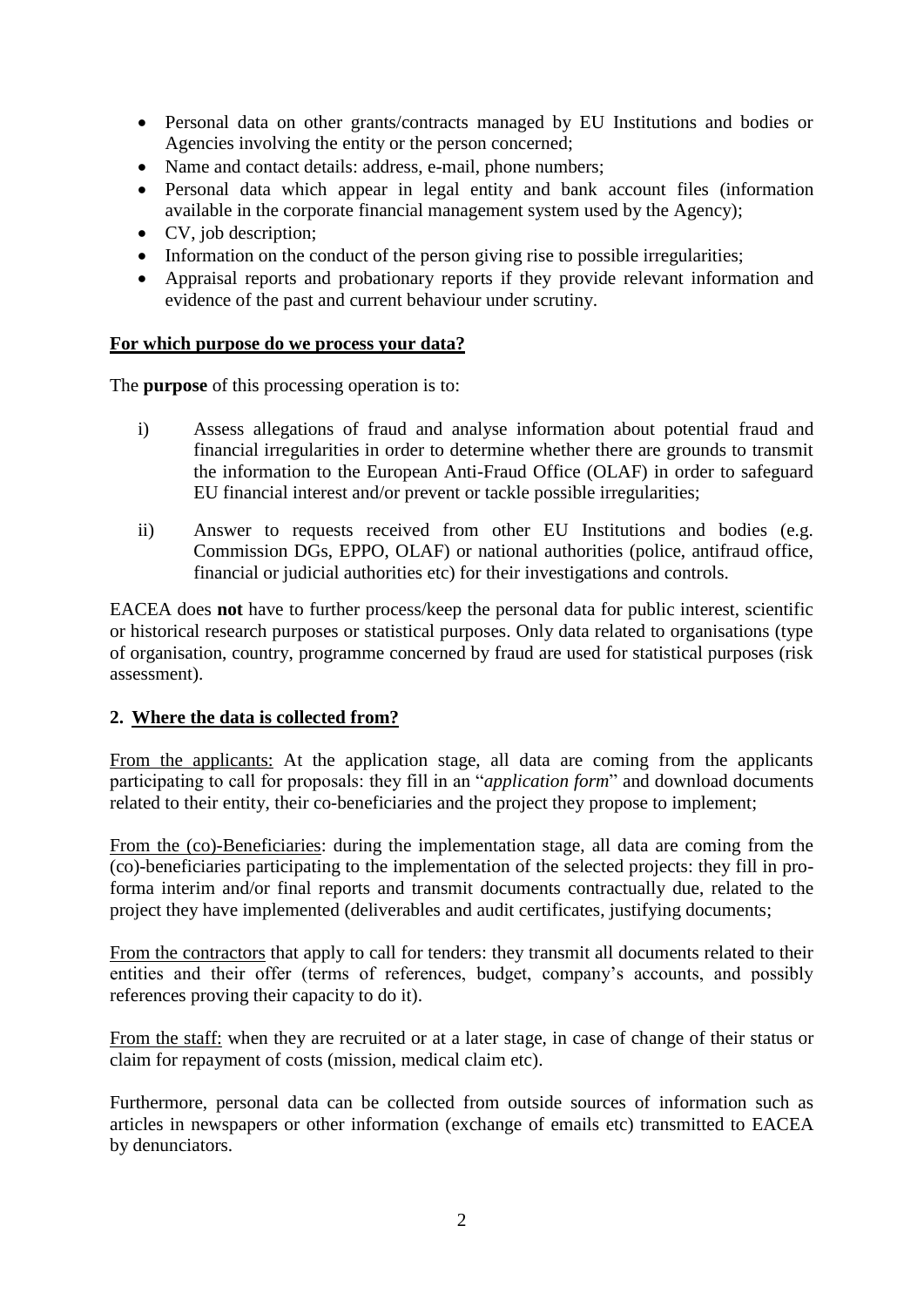# **3. Who has access to your personal data and to whom is it disclosed?**

The data processed will not be communicated to third parties, except where necessary for the purposes outlined above. Access to your personal data may be given on a need-to know basis to the following recipients:

- EACEA: R2 Anti Fraud coordinator, staff from the operational unit(s) managing the concerned projects, Management (HoU, HoD, Dir), legal sector (unit B4), B5 (for financial issues) R1 (for staff or access to documents);
- External services: European Commission Parent Directorate-Generals, Internal Audit Service, European Commission (EC) services if the request concerns documents of the EC where the contribution from or re-attribution to the EC is necessary, external auditors, European Court of Auditors (ECA); European institutions services for a particular investigation/visit/ inspection (e.g. OLAF, European Ombudsman, EDPS, IDOC ), EPPO, European Court of Justice; competent national authorities such as National authorities (at their request)lawyers appointed by EACEA or the Commission.

In case of control or dispute, the bodies charged with a monitoring or inspection task in application of Union law (e.g. Internal Audit Service, European Commission, OLAF, EU Courts etc.).

#### Transfers outside the EU:

Documents related to suspicious projects and/application can be requested by and transferred to non-EU/EEA National authorities (judicial, fiscal, police) when EU funds are subjects to potential fraud under investigations. The third countries where the data can be transferred can be anywhere, depending on the country of establishment of the recipient of EU funds where the fraud investigation takes place.

# Safeguards:

Such transfer is decided and made by OLAF in accordance with the legal framework. In case the third country of destination is not covered by an adequacy decision or in absence of adequate safeguards in place (e.g. administrative arrangement), the transfer might take place based on a derogation under Article 50-1 of Regulation 2018/1725, in particular if necessary for important reason of public interest (art 50-1-d), or for the establishment, exercise or defence of legal claim (art 50-1-e).

# **4. How long do we keep your personal data?**

The **retention period** of personal data is:

a) Cases analysed in EACEA but **not transferred to OLAF**:

- In the absence of measures taken by the Authorising Officer ("AO"): 3 years after dismissal, to be calculated from the date of the communication of the dismissal by the anti-fraud coordinator to the operational unit concerned.
- If the AO has adopted measures: 5 years after the end of the implementation of the last of those measures.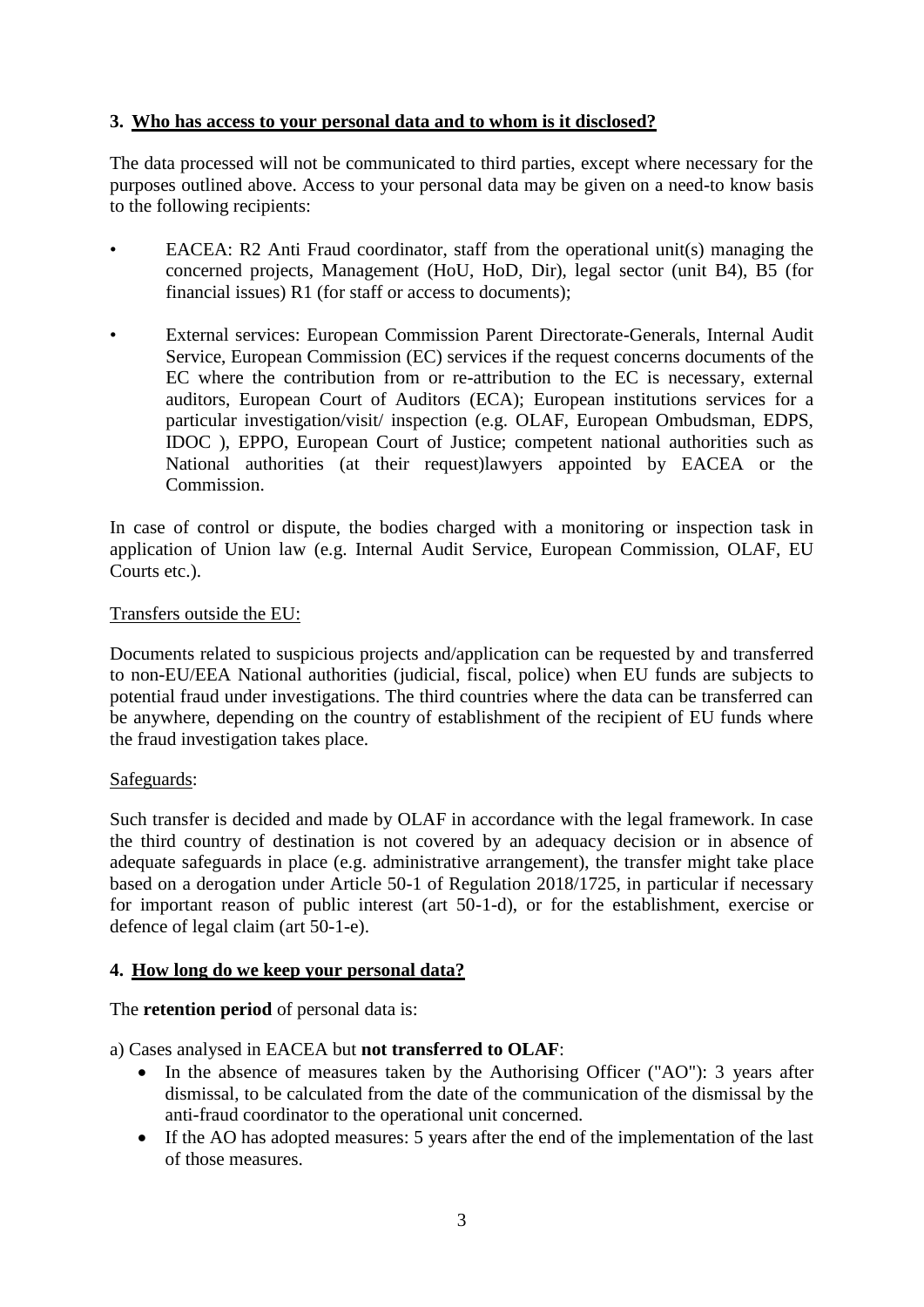# b) Cases **dismissed by OLAF or closed without recommendations**:

- In the absence of measures taken by the AO: 3 years after dismissal
- If the AO has taken parallel actions: 5 years after implementation of those measures.

# c) Cases **closed by OLAF with follow-up or recommendations**:

- 5 years after implementation of the actions recommended by OLAF
- If the AO has taken additional or complementary measures: 5 years after implementation of both set of actions
- In the event that a national police, judicial or anti-fraud investigation is in progress, the time limit of 5 years begins to run from the date the Agency is informed by OLAF of the closure of this investigation

In case the retention period expires when an inspection task (e.g. audit) or a judicial proceeding related to the file is ongoing, the personal data is retained for the time necessary to the finalisation of such inspection tasks or settlement of the judicial proceeding.

# **5. What are your rights concerning your personal data and how can you exercise them?**

Under the provisions of the data protection regulation, you have the right to:

- Request to access the personal data EACEA holds about you;
- Request a rectification of your personal data where necessary;
- Request the erasure of your personal data;
- Request the restriction of the processing of your personal data;
- Request to receive or to have your data transferred to another organization in commonly used machine-readable standard format (data portability).

You can exercise your rights by writing to the Agency at the attention of the controller at the email address indicated above.

As this processing of your personal data is based on point of Article 5(1)(a) of the data protection regulation, please note that you have the right to object to processing of your personal data on grounds relating to your particular situation under the provisions of Article 23 of the data protection regulation.

You should be informed that, by virtue of Article 25 of the data protection regulation , one or several of these rights might be restricted for a temporary period of time inter alia on the grounds of prevention, investigation, detection and prosecution of criminal offences or other ground.

Such restriction is provided for in the Internal rules adopted by EACEA on 22 October 2020 and published in the Official Journal of the EU: [https://eur-lex.europa.eu/legal](https://eur-lex.europa.eu/legal-content/EN/TXT/?uri=CELEX:32021Q0317%2801%29)[content/EN/TXT/?uri=CELEX:32021Q0317%2801%29](https://eur-lex.europa.eu/legal-content/EN/TXT/?uri=CELEX:32021Q0317%2801%29)

Any such restriction will be limited in time, proportionate and respect the essence of the above-mentioned rights. It will be lifted as soon as the circumstances justifying the restriction are no longer applicable. You will receive a more specific data protection notice when this period has passed.

As a general rule, you will be informed on the principal reasons for a restriction unless this information would cancel the effect of the restriction as such.

You have the right to make a complaint to the EDPS concerning the scope of the restriction.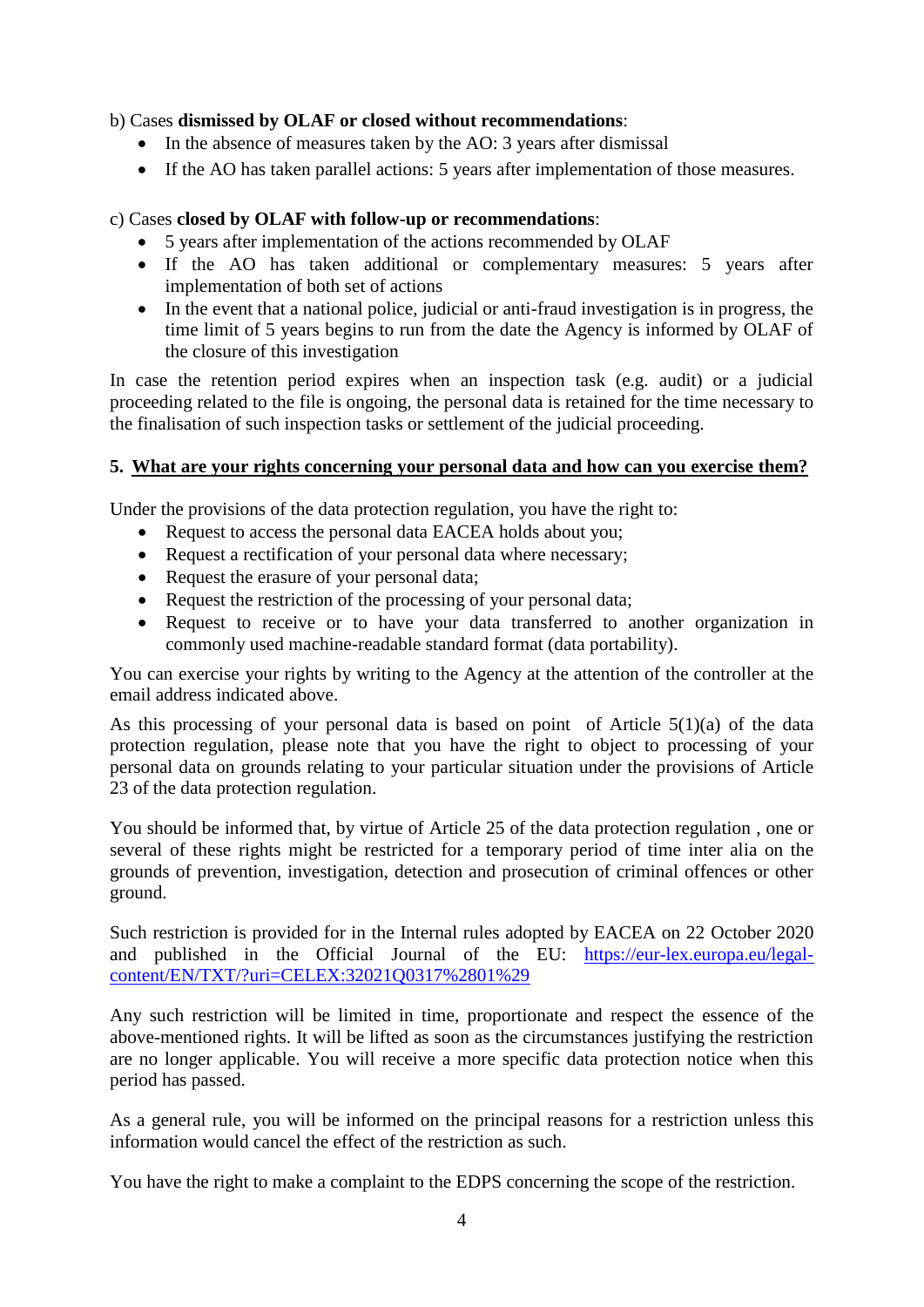#### **6. Your right to have recourse in case of conflict on any personal data issue**

In case of conflict on any personal data protection issue, you can address yourself to the Controller at the above-mentioned address.

You can also contact the Data Protection Officer of EACEA at the following email address: [eacea-data-protection@ec.europa.eu.](mailto:eacea-data-protection@ec.europa.eu)

You may lodge a complaint with the European Data Protection Supervisor at any time: http:/[/www.edps.europa.eu.](http://www.edps.europa.eu/)

While individuals concerned may lodge a complaint with the European Data Protection Supervisor at any time (website http://www.edps.europa.eu; e-mail: [edps@edps.europa.eu\)](mailto:edps@edps.europa.eu), it is recommended to try to resolve the conflict with the Controller or the Agency's Data Protection Officer before filing such a complaint.

#### **7. On which legal basis are we processing your personal data?**

Article 5(1)(a)-(e) of the Regulation giving the legal basis to this processing:

(a) processing is necessary for the performance of a task carried out in the public interest or in the exercise of official authority vested in the Union institution or body,

including processing of personal data necessary for the management and functioning of the Union Institutions or bodies [Recital 22]

(b) processing is necessary for compliance with a legal obligation to which the controller is subject.

#### *Legal basis:*

(a) Regulation (EC, Euratom) No 883/2013 of the European Parliament and of the Council concerning investigations conducted by the European Anti-Fraud Office (OLAF), and repealing Regulation (EC) No 1073/1999 of the European Parliament and of the Council and Council Regulation (Euratom) No 1074/1999, OJ L 248/1, 18.9.2013;

(b) Commission Decision of 10.7.2020 - C(2020) 4584 amending Decision C(2018) 5119 on the internal procedure provisions for the recovery of amounts receivable arising from direct management and the recovery of fines, lump sums and penalty payments under the Treaties;

(c) The [Commission Implementing Decision 2021/173](https://myintracomm.ec.europa.eu/dg/eacea/eacea/about/Documents/Governance/Establishment%20Act%202021_173.pdf) establishing the European Education and Culture Executive Agency;

(d) The [Commission](https://myintracomm.ec.europa.eu/dg/eacea/eacea/about/Documents/Governance/Delegation%20Act%20C%282021%29951%20final.pdf) [Decision C\(2021\)951](https://myintracomm.ec.europa.eu/dg/eacea/eacea/about/Documents/Governance/Delegation%20Act%20C%282021%29951%20final.pdf) and its [annexes](https://myintracomm.ec.europa.eu/dg/eacea/eacea/about/Documents/Governance/Annex_Delegation%20Act%20C%282021%29951%20final.pdf) delegating powers to EACEA for the management of programmes in the MFF 2021-2027.

(e) Administrative arrangements on co-operation and a timely exchange of information between the European Commission and the European Anti-Fraud Office (OLAF), 4.12.2018 and General Memorandum of Understanding between the Agency and its parent DGs;

(f) Interinstitutional Agreement between the European Parliament, the Council of the European Union and the Commission of the European Communities concerning internal investigations by the European Anti-Fraud Office (OLAF), OJ L 136/15, 31.5.1999;

(g) EACEA's Steering Committee decision of 9/6/2006 laying down internal rules to prevent fraud, corruption and any illegal activity detrimental to the Communities' interest.